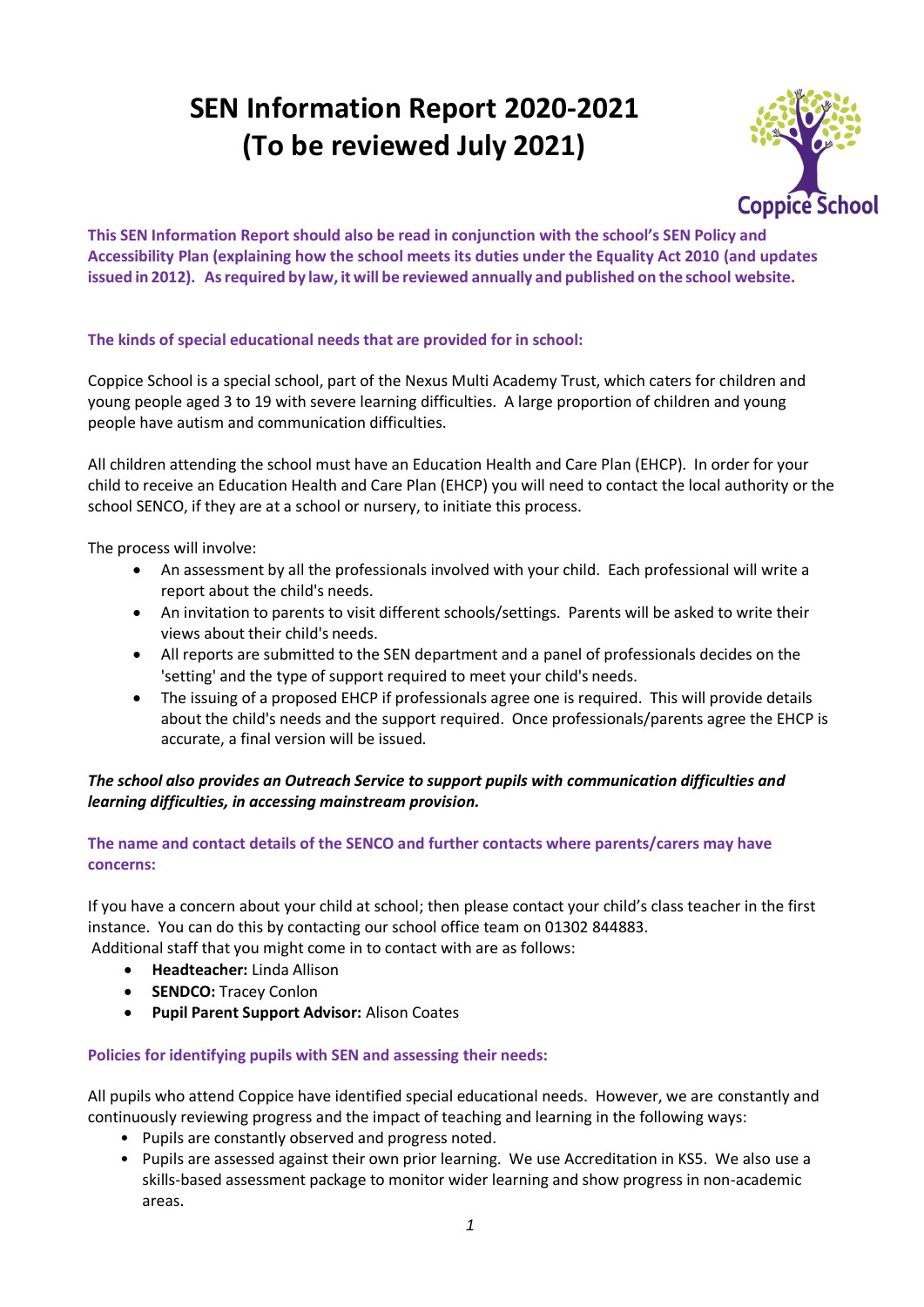- A formal pupil progress meeting is held three times a year with Teachers and Senior Leaders to monitor progress.
- The school works closely with therapists and external agencies to identify the holistic needs of every child.

# **Polices in school that support this are the:**

- SEND policy
- Accessibility policy and plan
- Single Equality policy
- Anti-Bullying policy
- Teaching and Learning policy

#### **Arrangements for consulting parents of pupils with SEN and involving them in their child's education:**

Coppice values the contributions of parents/carers and seeks every opportunity to involve them in their child's education:

- The Headteacher or designated Senior Leader meets with new parents/carers before their child starts school and, where possible, the Class Teacher and School Nurse will also conduct a home visit to meet the child and their family.
- The outreach teacher will visit a child, in situ, who is transferring to Coppice from another school.
- A meeting is held with parents/carers each autumn term where a structured conversation is held to discuss the targets set for their child. Progress is discussed at: subsequent Parents/Carers' Meetings and at the Annual Person-Centred Review; whereby we also share our expectations for each pupil.
- Parents/carers receive an Annual Report each July.
- Each pupil has a personalised Learning Journey and/or work samples which are shared with parents/carers during meetings in school.
- The pupils are involved in setting and discussing their own targets, where appropriate.
- We communicate with parents regularly through the home school diary and by telephone, text and email.
- Where possible, medical clinics are held at school for parents/carers to attend with their child.
- We hold a Christmas Fayre, Summer Fayre, Annual Sports day and put on a Christmas nativity and Christmas Productions to which parents/carers are invited.
- There are a range of other events to which parents/carers are also warmly invited, for example: World Book Day celebrations, Parent Champion Coffee afternoons, whole school and celebration assemblies.
- The pupils are involved in the running of the school through the School Council committee.
- To obtain further information, our website is regularly updated with upcoming events.

#### **Arrangements for consulting pupils with SEN and involving them in their education:**

Coppice pupils, where they are able to contribute, are consulted at every opportunity with regards to their education. For example**:** 

- Their views are sought at each Annual Person-Centred Review.
- Where appropriate, Looked After Children's views are sought at their review and target setting meetings.
- Pupils are offered choice making decisions as part of the core curriculum offer.
- Pupils are also offered other forums to voice their views such as the school council or via class discussions and decisions.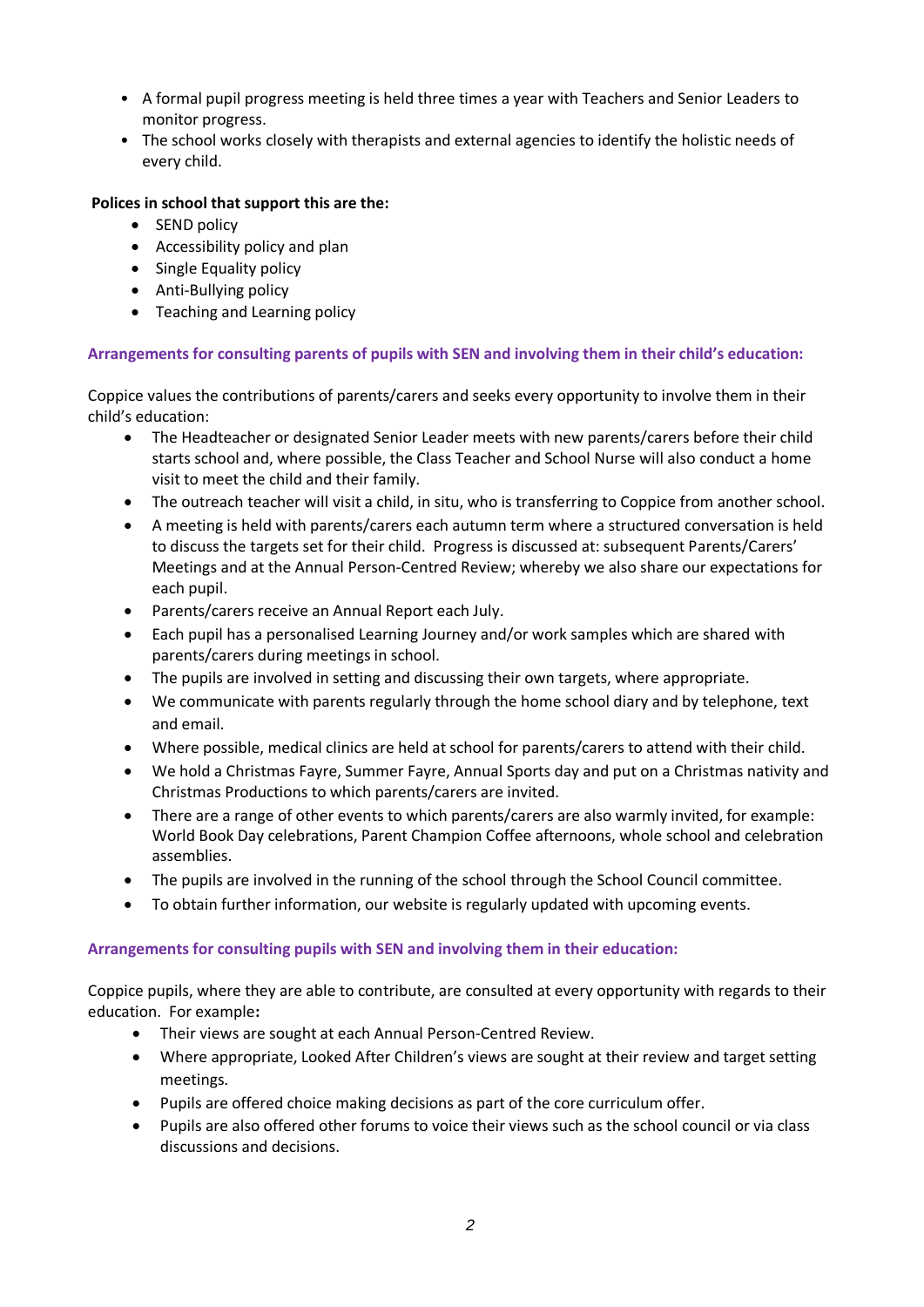## **Arrangements for assessing and reviewing pupils' progress towards outcomes, including the opportunities available to work with parents and pupils as part of this assessment and review:**

Coppice believes that pupil progress is paramount and regularly assesses progress towards their outcomes; involving parents at every available opportunity:

- Initially a meeting is held with parents/carers each Autumn term where a structured conversation is held to discuss the outcomes for their child. This meeting forms part of the Autumn Term Parents' Meeting.
- A telephone meeting is arranged if parents are unable to attend.
- Progress is assessed formally at the Annual Person-Centred Review meeting but class targets form the smaller steps necessary towards the successful completion of longer term personal outcomes.
- Pupil progress meetings are held at the end of each term to discuss progress towards personal targets and to plan the next steps forward.
- Progress towards outcomes is also discussed at subsequent Parents'/Carers' Meetings.

### **Arrangements for supporting pupils in moving between phases of education and in preparing for adulthood. As pupils prepare for adulthood outcomes should reflect their ambitions, which could include higher education, employment, independent living and participation in society:**

Coppice supports pupils and their parents through all stages of transition:

- Initial home visits form the first response from school and allow us to lay the foundations for a pupil's successful entry into Coppice School.
- Coppice has adopted a through school approach with a view to minimalising any anxieties or apprehensions, as pupils progress through the various key stages.
- Throughout each year, bespoke targets contribute towards preparing the pupil for a journey of lifelong learning with communication sitting at the very heart of all we do.
- Formal transition reviews commence at Year 9 in preparation for life after Coppice. Where possible, the Local Authority's Participation and Transition Service attend annual
- Person Centred Reviews from Year 9 onwards.
- Post 16 Provision is planned for very carefully through a series of meetings specifically designed to formulate the best possible transition to adult life.
- Coppice staff accompany pupils on visits to the setting they will transfer to after Coppice, and reciprocal visits from the setting's staff are encouraged; hopefully ensuring a smooth and effective transition.

#### **Approach to teaching pupils with SEN:**

At Coppice we believe the pupils are the curriculum and therefore we aim to deliver a highly personalised learning journey for each pupil:

- Coppice keeps up to date with the most recent developments in learning theory and uses this to deliver a highly bespoke offer to all pupils throughout school.
- A multi-disciplinary approach is adopted, utilising the skills of education, health and care, to ensure pupils receive the best possible experiences.
- Many of our school staff have recently been trained in Intensive Interaction and the benefits can be seen throughout school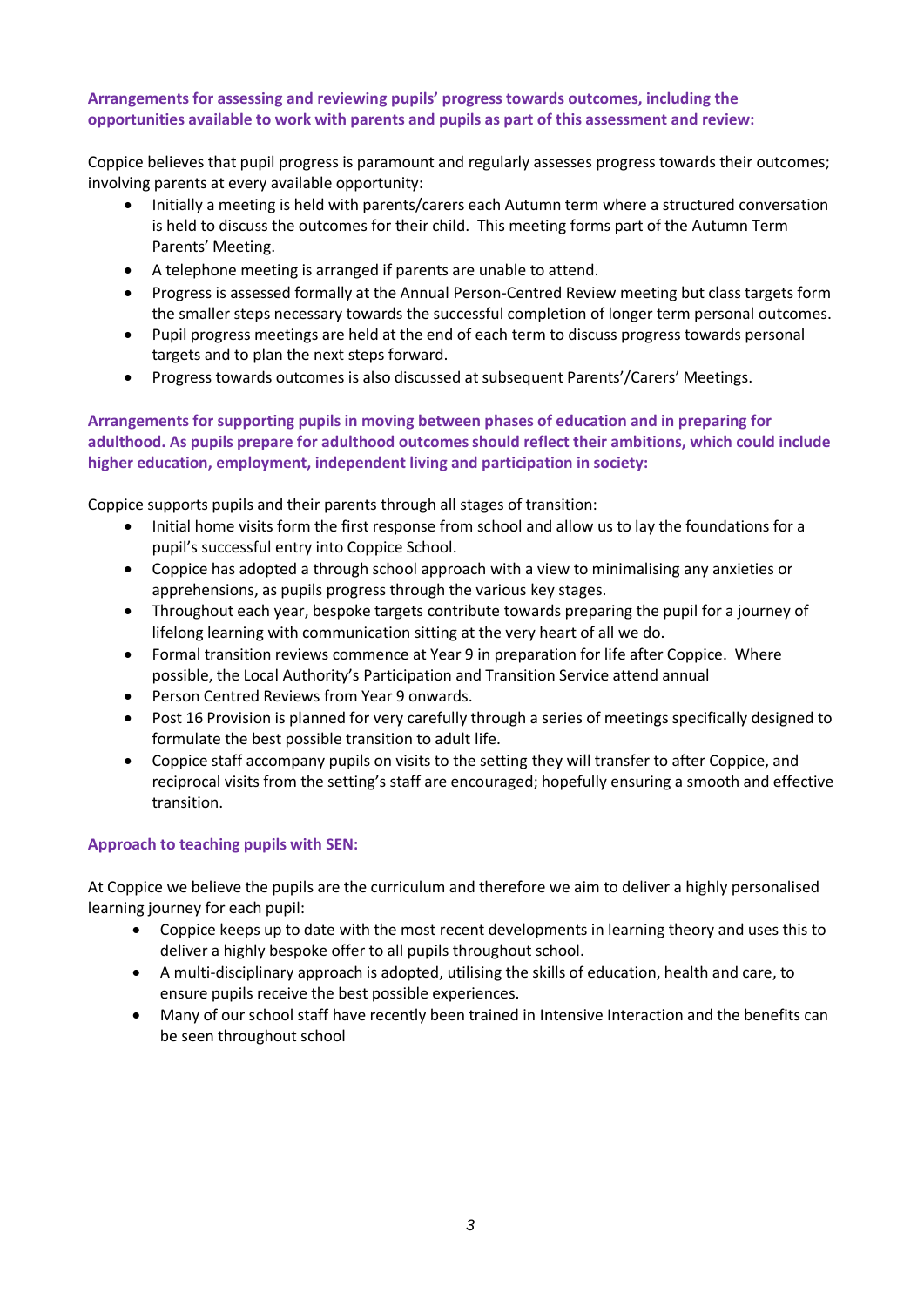**How adaptations are made to the curriculum and the learning environment of children and young people with SEN; schools should include details of how the broad and balanced curriculum is adapted or made accessible for pupils with SEN:**

At Coppice both the curriculum and learning environment is adapted to meet the needs of individual pupils:

- The curriculum offer is highly personalised to each individual pupil.
- Pupils in 6<sup>th</sup> Form work towards a series of accredited units as appropriate to their stage of development.
- Our curriculum revolves around the whole child; developing their communication skills is a priority.
- Coppice's curriculum aims to strengthen and celebrate the pupil's capabilities whilst, at the same time, developing strategies to combat those elements with which the pupil is more challenged.
- Every adaptation necessary is planned for, monitored and reviewed to ensure provision is appropriate for each ability and stage of development.
- The environment is fully accessible to wheelchair users.
- Coppice's environment is tailored to meet the needs of the pupils it serves, for example: sensory rooms, quiet rooms and a fully accessible pool, food technology room and Forest schools area.

# **The expertise and training of staff to support children and young people with SEN, including how specialist expertise will be secured:**

Coppice works alongside a range of professionals from education, health and care; sharing and developing expertise at every opportunity:

- On induction, pupils are assessed into school and personalised programmes designed to meet their needs created; this can take the form of: specialised seating and access equipment, communication equipment, moving and handling information, feeding techniques and positive handling techniques.
- Coppice utilises the skills of a highly experienced Makaton trainer who work closely with all staff to provide maximum support for the pupils.
- Coppice incorporates additional therapy targets into pupils' individual curriculum offer,
- for example: physiotherapy, occupational therapy, sensory integration and speech and language therapy.
- Similarly, any hearing or visual impairment targets are also integrated into pupils' individual curriculums.
- Coppice works closely with the following to support pupils' needs, as appropriate: the Local Authority's Children with Disabilities Team, Social Care, Educational Psychologists and Child and Adolescent Mental Health Services.
- Coppice plans a comprehensive Continuous Professional Development programme for all staff.
- The Headteacher is responsible for the Performance Appraisal for all Senior Leaders and Teaching Staff.

# **Evaluating the effectiveness of the provision made for children and young people with SEN:**

At Coppice we have a robust system of reviewing our provision:

- We utilise the Ofsted framework for whole school, EYFS and Post 16 self-evaluation. The requirements of the new OfSTED Common Inspection Framework include: Effectiveness of leadership and management; Quality of teaching, learning and assessment; Personal development, behaviour and welfare; Outcomes for pupils.
- As such, separate judgements are made to quality assure our Early Years and Post 16 provision.
- Governors are involved in this process and receive regular reports through the Standards and Pupils Committee and via the Headteacher's Report at each Full Governors' meeting.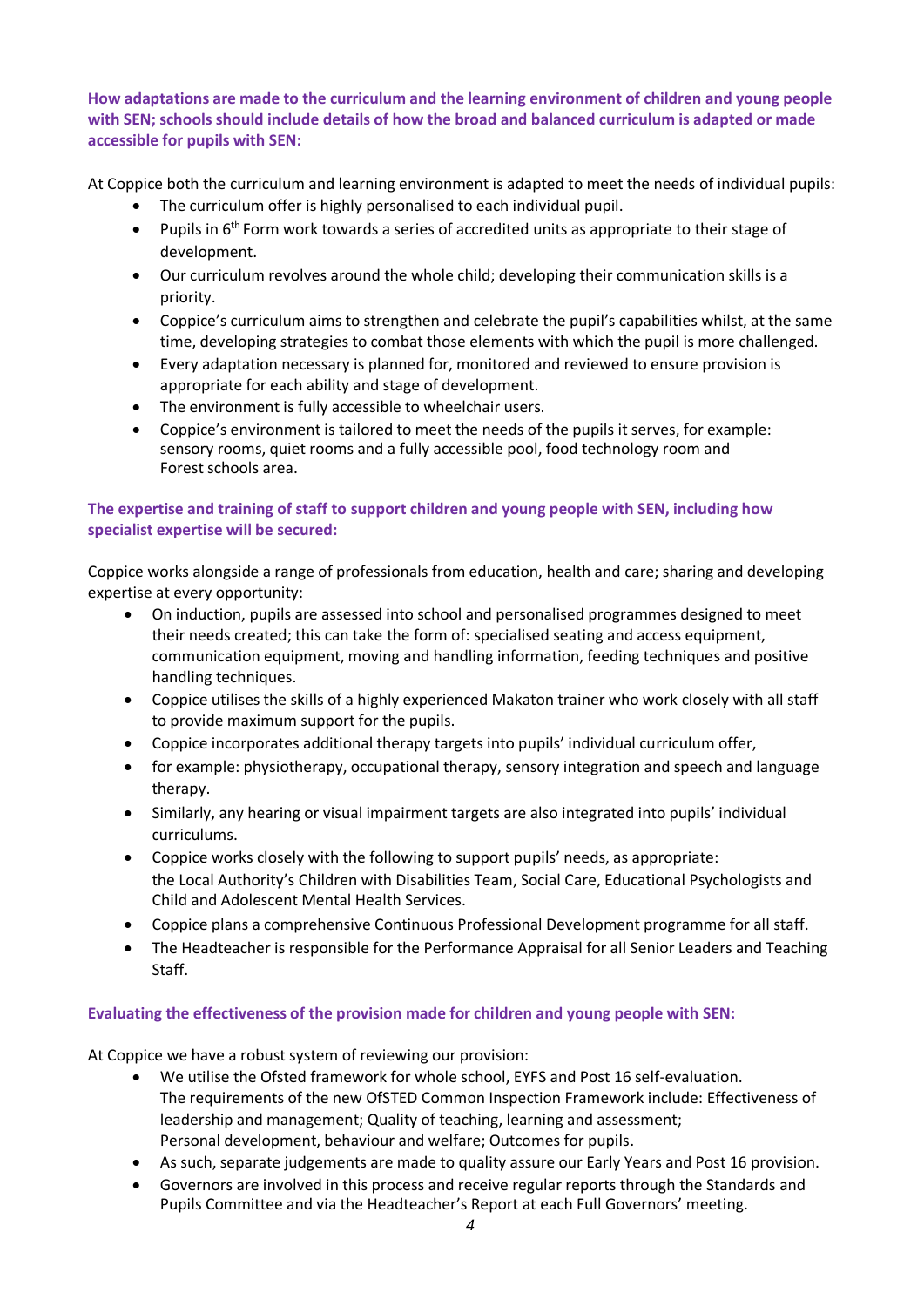- Any interventions such as communication support and additional funding such as the Pupil Premium Grant and Sports Premium are identified and tracked to ensure they provide effective impact.
- Parents/carers and staff views on the quality of provision are regularly sought. The last parental survey was completed in March 2020.
- Similarly, parental feedback is regularly sought on other areas of school life, for example: After School Clubs, Holiday Provision, Sports' Morning, Open Week etc.
- The school was inspected on 13 July 2017 and received Good judgements in every area.

# **How pupils with SEN are enabled to engage in activities available with pupils in the school who do not have SEN:**

This section is applicable to mainstream schools as all Coppice pupils have SEND. However, the school seeks and embraces opportunities to work with other special and mainstream schools, where possible: our students work closely with Hill House School, Ash Hill Academy, Crookesbroom Primary and other special schools.

## **Support for improving emotional and social development. This should include extra pastoral support arrangements for listening to the views of children and young people with SEN and measures to prevent bullying:**

The emotional and social development of our pupils is a fundamental principle of Coppice School:

- Advocacy and a rigorous pursuit of pupil choice allow us to create an inclusive and supportive environment in which our pupils work together.
- Coppice pupils can face significant barriers to both learning and health; as such we see it as our duty to create every possible opportunity to celebrate their many achievements and develop their self-esteem.
- We believe fervently in unconditional positive regard irrespective of the level of need or challenge.

# **How the school involves other bodies, including health and social care bodies, local authority support services and voluntary sector organisations, in meeting pupils' SEN and supporting their families:**

A range of professionals are involved, in partnership with Coppice, to ensure individual pupils' needs are fully met. This would include; the Local Authority's Children with Disabilities Team, Social Care, Child and Adolescent Mental Health Services and School Nurses.

The following therapists are also involved when required; Physiotherapists (support by the Child Support Workers), Occupational Therapists, Speech and Language Therapists and the Educational Psychologist. Coppice also invites the Local Authority's Participation and Transition Service to attend annual Person-Centred Reviews.

# **Arrangements for handling complaints from parents/carers of pupils with SEN. about the provision made at the school:**

Coppice prides itself in building positive relationships at all levels with parents/carers and professionals. However, should it be deemed necessary, Coppice has a formal complaints procedure which is available directly from the school office or websit[e](http://coppiceschool.com/) [http://coppiceschool.com](http://coppiceschool.com/)